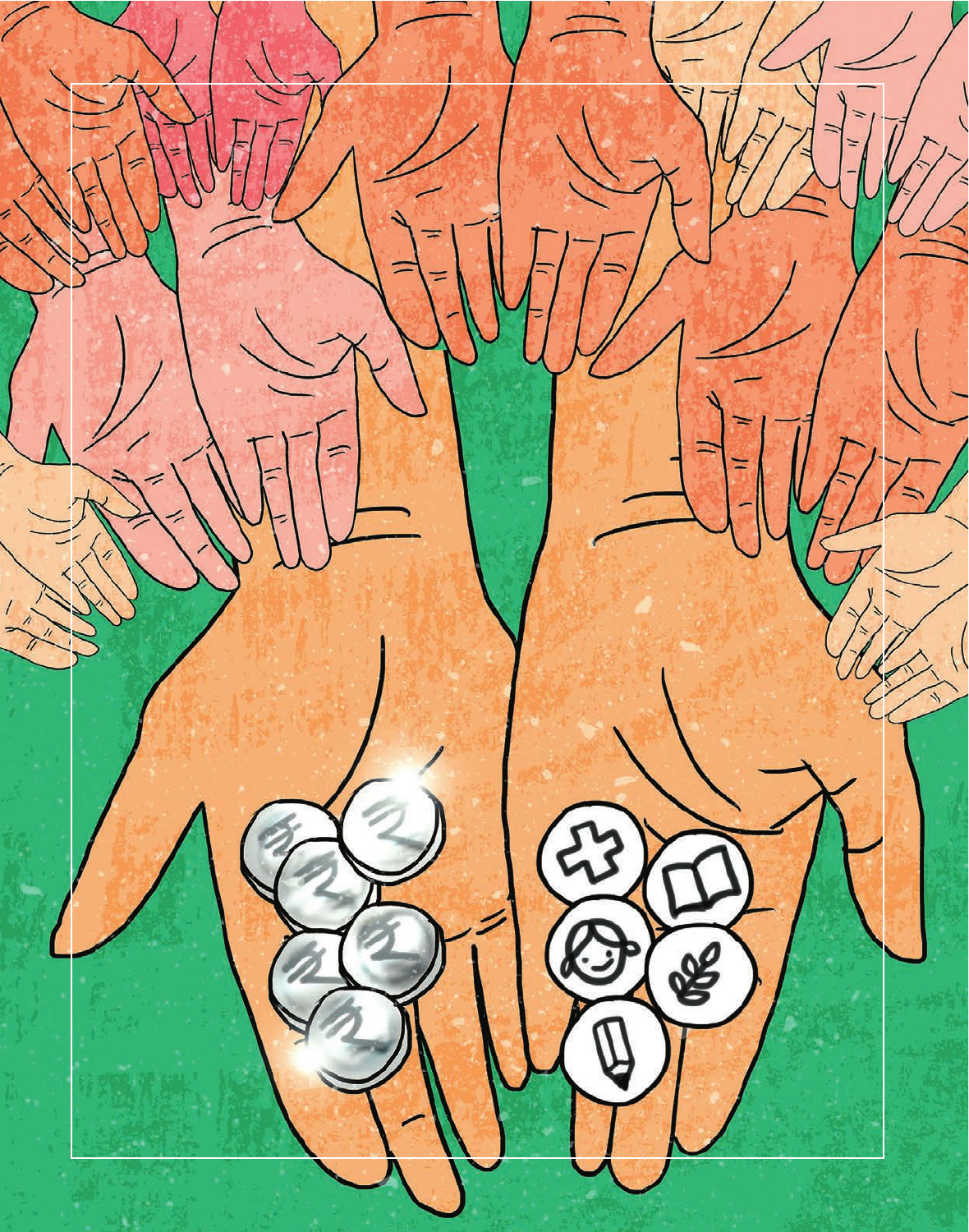# **FOR THE GREATER GOOD**

When quality and price are equal, the most important factor influencing brand choice is Purpose. This outpaces design and innovation, and brand loyalty… Across the globe, the prominence of Purpose as a purchase trigger has risen 26% since 2008.<sup>1</sup>

An organization should not exist as an isolated economic entity, distanced from the social reality. It has to get beyond the parochial considerations of profit and loss, and establish a lasting connect with society. Pitching for a social cause is sure to create a loyal clientele and boost employee productivity too.



**DR KEVIN FREIBERG AND DR JACKIE FREIBERG** ARE THE FOUNDING PARTNERS OF THE SAN DIEGO CONSULTING GROUP, A LEADERSHIP, CHANGE, INNOVATION AND FUTURE TRENDS CONSULTANCY. THEY ARE THE CO-AUTHORS OF NUTS! SOUTHWEST AIRLINES CRAZY RECIPE FOR BUSINESS AND PERSONAL SUCCESS, NANOVATION: HOW A LITTLE CAR CAN TEACH THE WORLD TO THINK BIG, AND MOST RECENTLY DO SOMETHING NOW! BE THE ONE WHO MAKES SOMETHING HAPPEN.

**NINE-IN-10** GLOBAL CONSUMERS ARE, AS THEY WERE IN **2011**, LIKELY TO **SWITCH** BRANDS TO ONE **ASSOCIATED** WITH A GOOD CAUSE, GIVEN **COMPARABLE PRICE** AND **QUALITY**.\*

**WHY?**

hat motivates people to bring their best selves to work? An invitation to change the world. When people find something noble and heroic to be part of, their lives and work take on meaning and significance. **W**

As we have pointed out, innovation, change and growth is difficult and messy. It does not always go according to plan. So, what fuels the fires of perseverance when the critics are firing arrows and the demons of self-doubt set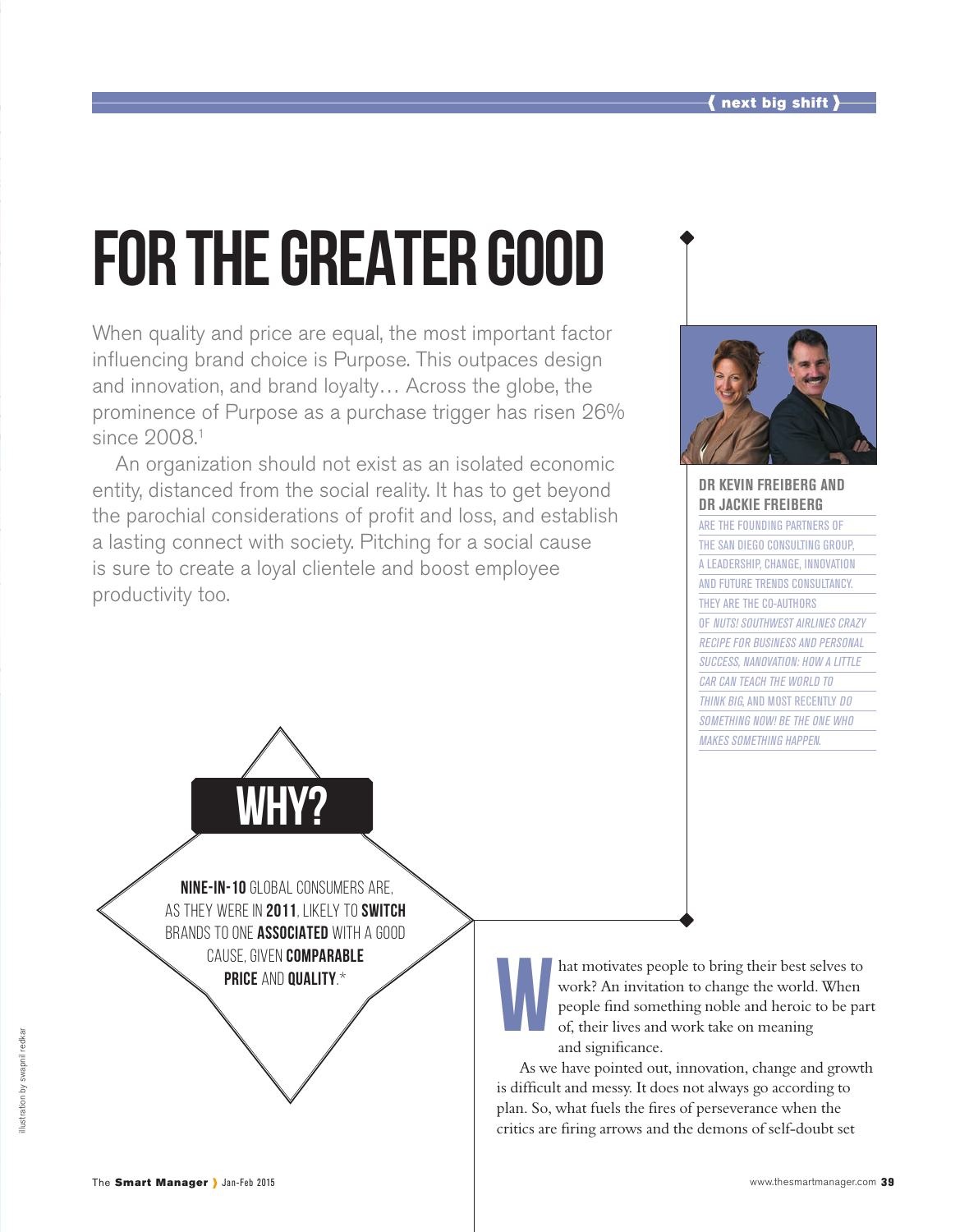in? It is a conviction that you are solving a problem that *really* matters.

We remember reading a story about Honeywell's Aerospace and Defense Group when they were working on the Apollo program. They worked insanely long hours with total dedication. They made personal and professional sacrifices that no manager could ask or demand.

What made them do it? Well, it was not sophisticated management techniques or lavish financial incentives. It was because they believed that they were responsible for putting a man on the moon. They believed America's pride and reputation was in their hands. They were responding to a heroic cause—a noble purpose!

You cannot buy that level of commitment, but you can develop it by helping people see the significance of their contributions. How? By giving them a direct line-of-sight to the ultimate cause for which your business fights.

For more than ten years now, we have been measuring employee engagement in companies all over the globe. And, with a few wonderful exceptions, the results have not changed much. Approximately 74% of the global workforce is either not engaged or actively disengaged.

With all the effort we have put into this issue why have we not cracked the code on engagement? And more important, why are we not outraged as business leaders? It is costing businesses billions of dollars each year in lost productivity. And who knows what the indirect costs are in terms of a lack of innovation and efficiency? A critical mass of "dead people working" are not likely to be loading the pipeline with fresh ideas that will grow your business.

It is estimated that when JFK said, "we will put a man on the moon by the end of this decade," we only knew 15% of what we

 **A noble, heroic cause gives fervor to our interest in and engagement at work.**

needed to know to do it. Grumman, who designed the lunar landing module, estimated that it tripled productivity during the time its people were pursuing this project. A noble, heroic cause gives fervor to our interest in and engagement at work. It is hard to be listless when a cause inflames your passion for what you are doing.

Experience the cultures of USAA, Apple, Southwest Airlines, Whole Foods, and Medtronic in the US. Something beyond making computers, flying people from one point to another, selling organic food, and manufacturing medical supplies is going on in these companies. You quickly get the sense that employees are caught up in a cause that touches them at a deep emotional level something that transcends profitability and the bottom line. They believe that the products and services they create have great social value. The emotional connection they have with this larger cause releases a powerful flow of passion, pride, perseverance, and productivity. The revolutionary spirit, maniacal focus, missionary zeal, and upbeat attitudes make these places feel more like crusades than businesses.

And guess what? They are blowing the doors off business-as-usual when it comes to profitability and shareholder value.

Consider Southwest Airlines as a case in point. The overwhelming majority of Southwest's 45,000 impassioned employees show up to work everyday fully awake, fully engaged, and firing on all cylinders. Why? They are working for a cause.

The people of Southwest Airlines believe they are in the **business of freedom**. That is, giving people from every walk of life the freedom to go, see, and do things they never dreamed of doing.

It is the grandmother on a limited income who wants to go see her family two or three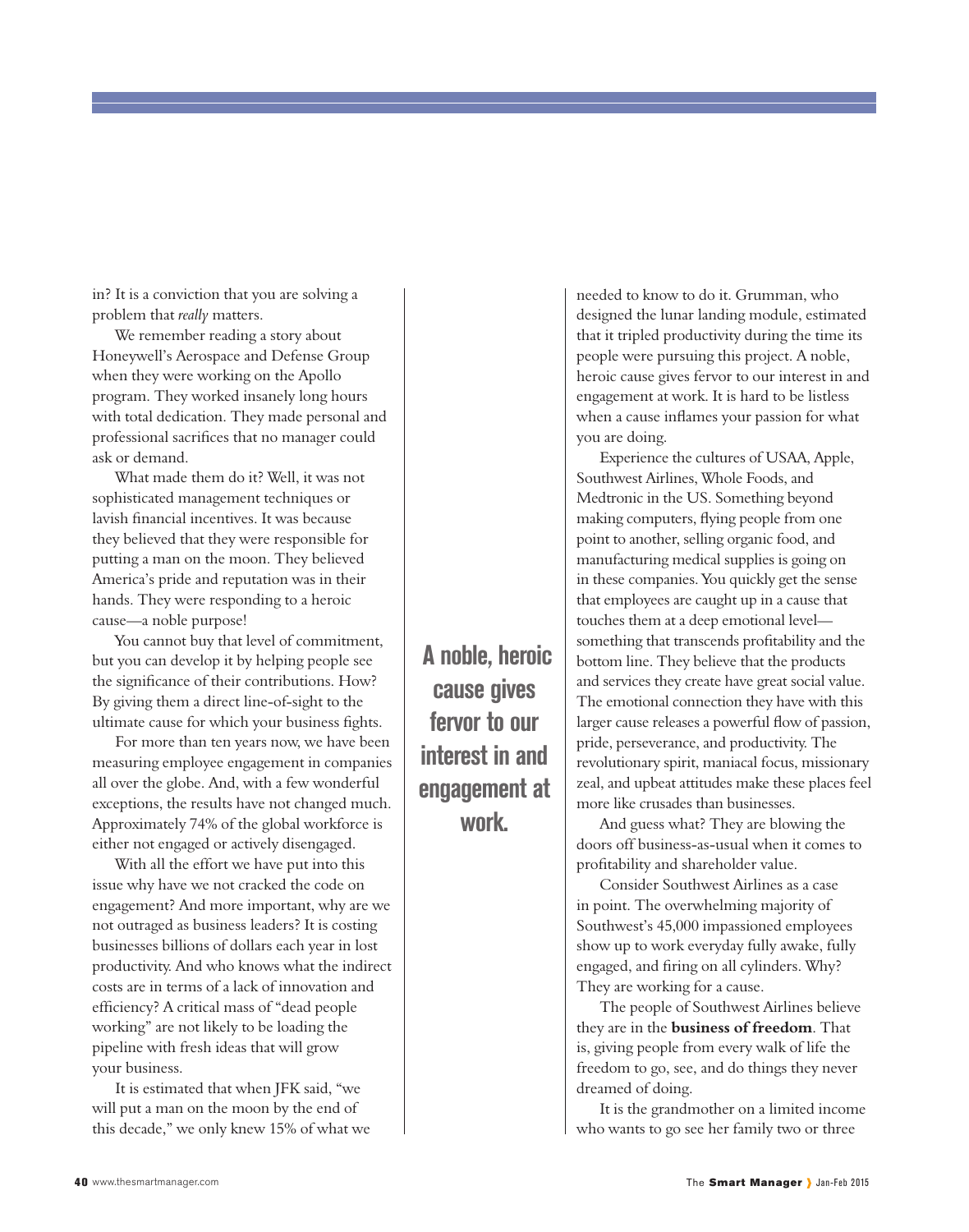times a year versus once a year. It is the child from a broken family who can travel back and forth between two locations and have a relationship with both parents. It is the budding entrepreneur who can expand her business into more cities because she can afford to fly there.

Ramp agents know that when they are late by only two minutes to push an aircraft on a morning flight, those two minutes could compound into 90 minutes over 11 flights by the end of the day. They also know that this could mean adding 20-30 planes to the fleet (at \$70 million a piece) to maintain Southwest's schedule.

**To these 'rampers,' having to do so is an affront to the business of freedom.**

These 'freedom fighters' have created 43 consecutive years of profitability in an industry that has traditionally struggled. Southwest's operating revenues have grown from \$2 million in 1971 to \$17 billion in 2013.

Southwest's cost per available seat mile is the lowest in the industry; it serves more passengers per employee and has fewer employees per aircraft than the rest of the industry. And, it gets more flights out of each aircraft per day than anyone in the business.

What does this mean? Southwest turns more airplanes, faster, with fewer employees and lower costs than every other major carrier in the world!

Southwest also tops the industry in every major customer service metric—service, baggage handling and on-time performance.

Over the last 30 years, Southwest has created a 26% annualized return to shareholders and each year over the last thirty, Southwest has contributed 10% of employees' annual salaries to profit sharing. If you would have invested \$10,000 in Southwest Airlines

**World-class people gravitate to companies where they know they can change the world.**

in 1971, that investment would be worth well over \$10mn today.

### **creating a movement**

When your business becomes a cause, what follows is a movement. Movements are about commitment versus compliance.

*Compliance is about buy-in*. Buy-in is what happens when senior executives decide: *This is what we are going to do, now how do we get the people who have to execute to buy in to it?*

*Commitment is about opt-in*. Opt-in happens when people are inspired by the 'bigness' of the dream and the nobility of the cause it serves.

Commitment shouts: *How can I play? I want in!* No one needs to be convinced; they can see themselves in the cause. No one needs to be motivated; they motivate themselves. No one needs to be micromanaged; they set their own rigorous targets. No one needs to be told to collaborate; they willingly reach across boundaries because their passion for fighting the cause is bigger than their need to control information, turf, or people.

Here's the thing. If you make a widget and I make a widget that are relatively the same; and if we compete and your company is defined as a cause and mine is not, you have the advantage. A heroic cause has a magnetic affect on great talent. World-class people gravitate to companies where they know they can change the world. The kind of talent you need to grow wants to be part of something bigger.

### **why vs what and how**

We think we have missed a critical part of the employee engagement equation. We have spent an inordinate amount of time focused *on HOW*. How do we equip our people to do a job, to be the best? How do we develop them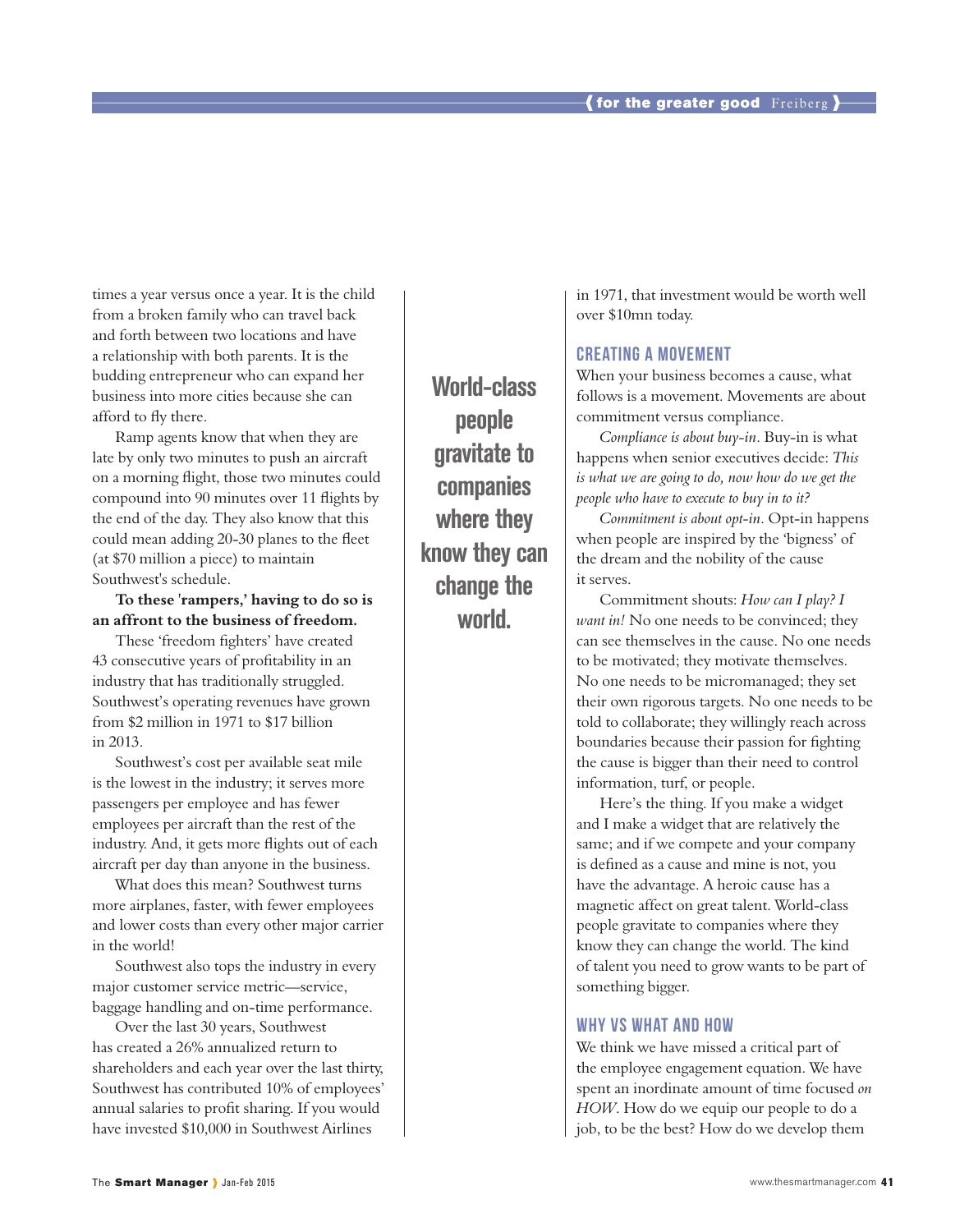to be leaders and innovators? How do we get them to change?

Maybe we should ask: Have we given them anything worth changing for? Have we shown them the *WHY* behind the *HOW*? Have we invited them to join an organization that is changing the world?

The more you show employees how their individual contributions link to the overall cause for which your business fights, the more heroic they will feel about what they do. And that sense of heroism will draw out of them a drive to succeed, a will to win, and a deep-seated passion that is unlike anything you've ever seen!

When your employees come to work are they coming to a company or a cause? Are they just earning a paycheck or do they belong to a movement of people who are earnestly fanatical about what you do?

#### **People Don't Buy Products**

They Better Versions of Themselves Blake Mycoskie, founder of the now famous TOMS Shoes, chose the name TOMS to signify 'Shoes For Tomorrow,' because with every pair of shoes you buy, the company will donate a pair to a child in need. Mycoskie came up with the idea during a trip to Argentina where he noticed that many of the children he met did not have shoes—a problem in developing countries where one of the leading causes of disease is soil-transmitted parasites that penetrate bare feet. He also learned that many of these children could not go to school if they did not have shoes.

Now, why do we pay an average \$55 and as much as \$100 for a pair of TOMS? The shoes are essentially stretched canvas glued to thin rubber soles. It is because every time we buy a pair of TOMS we feel a part of something bigger, a part of doing something good in the world. And when we

**When you sell WHY you do what you do, you are inviting people to join a movement that gives them an opportunity to express themselves.**

look in the mirror, we see a better version of us.

Why are people in India and around the world so fond of buying Tata products? It is because the Tata Group, known as one of the most ethical conglomerates in the world, has been giving back to the communities from which it takes, for more than 140 years.

We visited a village in Sanand where Tata Motors was building an automobile plant. The entire corporate social responsibility intervention was impressive. The Tatas do not go into a village as a 'big corporate' and tell the people what they need. Tata companies go in and ask: "What do *you* think you need and how can we *partner* with you to make it happen?"

No one questions the fact that the Tatas have raised the tide for the entire nation of India. This is one of the reasons people feel good about buying their products.

#### **My purchases are a statement about me**

People seek self-expression and self-identity through what they buy. When we buy products that enrich lives from companies that are doing good, we create a better version of ourselves. *A better version of me feels, well…better!*

Apple created an entire ecosystem of products and services that have made our lives better. In healthcare alone, would Steve Jobs have even guessed that today, there are more than 13,000 health apps available for download in Apple's AppStore?

As its retail stores opened, Jobs told the people at Apple, *Your customers don't care about your products. Your customers dream of a happier and better life. Don't move products. Instead, enrich lives*.

When you sell WHY you do what you do, you are inviting people to join a movement that gives them an opportunity to express themselves. It gives them a platform to tell their story, to make a statement about who they